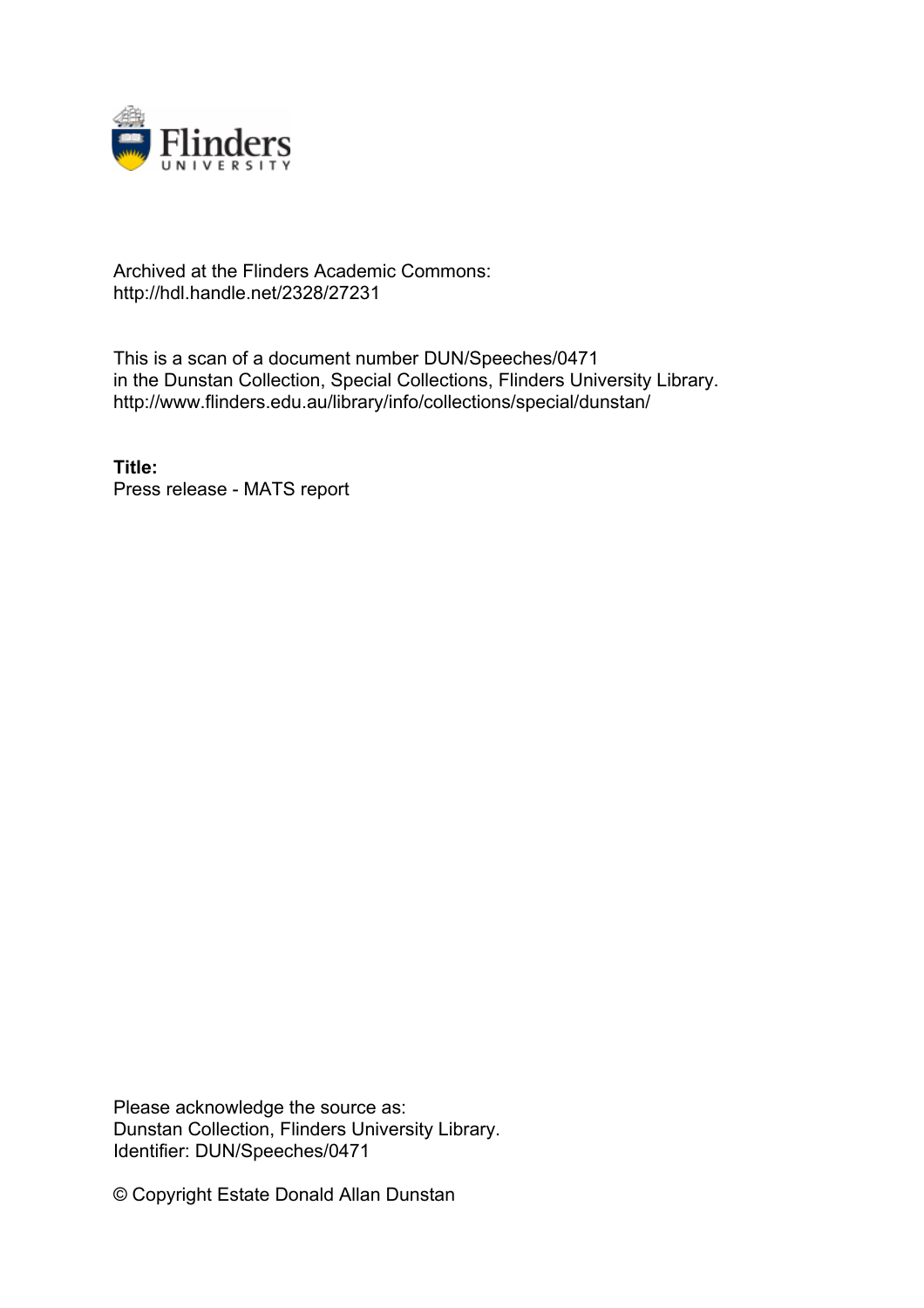PRESS RELEASE FOR THE LEADER OF OPPOSITION, THE HON. DON DUNSTAN, Q.C., M.P. 29.8.68

**The Leader of the Opposition, Mr, Dunstan, said today that the Government had stampeded into releasing the M.A.T.S. report.** 

Mr. Dunstan said: "Not only have there been mistakes **because of their haste, but there appear to be serious oversights in the report itself."** 

**"Many people are being inconvenienced because of its**  premature release."

 $\mathcal{O}(\sqrt{2})$ Mr. Dunstan said: "The question the Government must **answer is whether it has accepted the Report in principle, subject to modification .on receipt of objections.\*"** 

**. - "If the- report has not been accepted by the Government, then the Government has allowed damage to values of property affected if the report, is adopted. Thousands of home owners are,-because of publication of the.report, now living in.a., state of flux."** 

**-"However^" Mr.. Dunstan said, "if the Government has —accepted the report, then** since **the authorized development plan for. Metropolitan** Adelaide **would be altered radically by the proposals** and **the power to** make land use **regulations under the Planning and Development Act made useless unless the plan is amended, why has the Report not been treated as a proposed amendment to the authorized Metropolitan Development Plan pursuant to the Planning** and **Development Act, and the statutory provisions of that Act complied with?"** 

Mr. Dunstan said there were a series of questions **which needed answering by the Government in. connection**  with the  $M.A.T.A.$  report.

**"It is about time the Government let the public know some of the answers," Mr. Dunstan said.** 

**Other questions which should be answered are:** 

- **1. On what basis of escalation of costs over the 18-year period covered in the Report was the total cost of the proposals calculated?**
- **2. Why does the Report assume a decrease in the annual cost of roadworks in the Metropolitan area other than in the recommendations over**

**the whole 18-year period?**  Dunstan Collection, Special Collections, Flinders University Library.